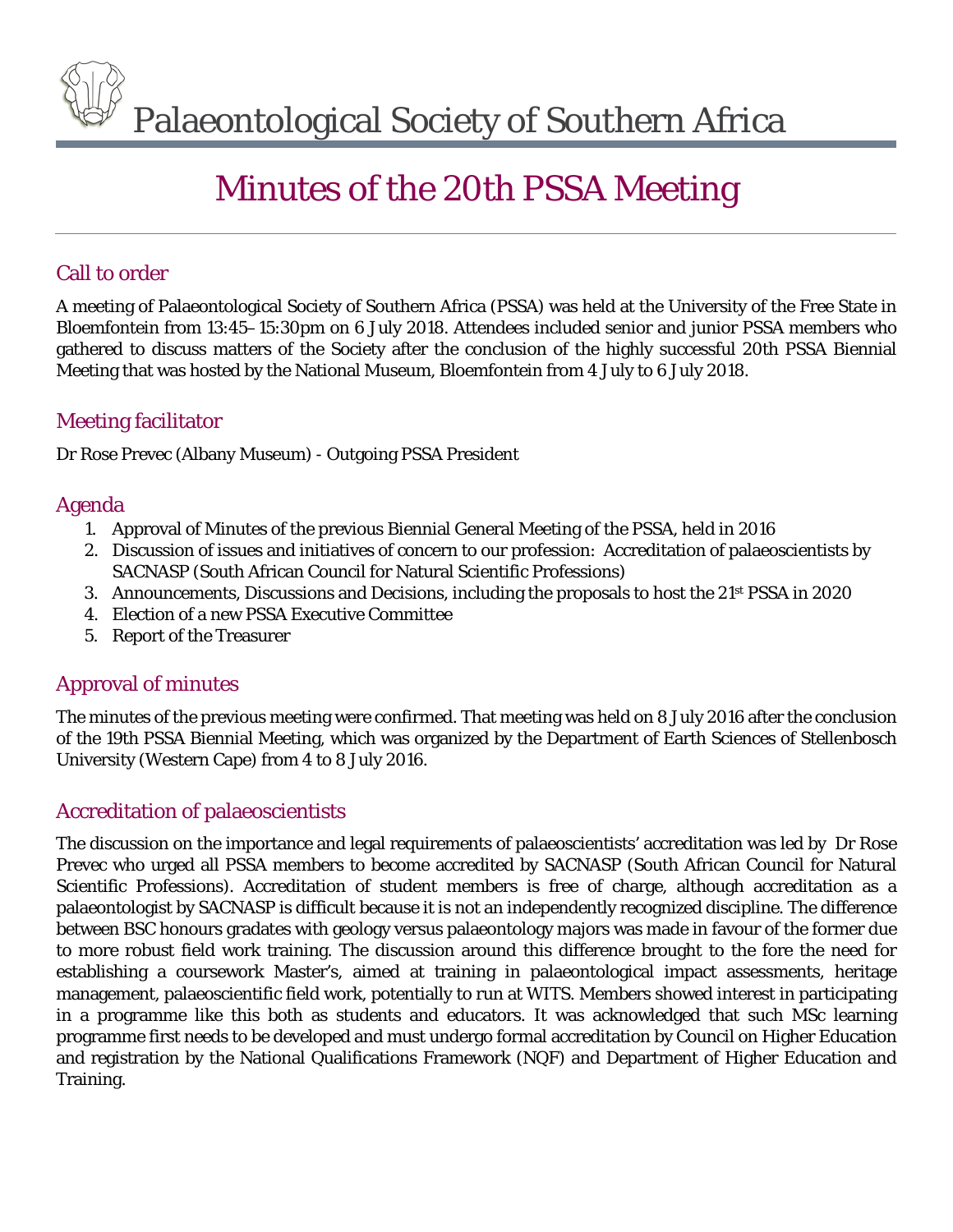#### Announcements, Discussions and Decisions

A) Professor Bruce Rubidge reminded the PSSA membership of the following matters relating to the activities around the Centre of Excellence in Palaeosciences (COE PAL), which is one of the main sponsors of palaeontological research and funders of student bursaries in southern Africa:

- 1) Upcoming five-year review of the COE PAL activities by NRF (to take place in late July 2018). Several PSSA members will be interviewed by NRF on their perception of COE PAL, and Prof Rubidge urged all members to consciously partake in these interviews.
- 2) Next deadline for proposal submission for COE PAL funding: 1st October\*. Outcome on funding decision can be expected by applicants in early December.
- 3) Importance of submitting applications for funding if potential applicants did submit proposal for the recently closed call by NRF AOP funding instrument.
- 4) Importance of attendance by all COE PAL grantees (students and PIs alike) the COE PAL Lecture Series which will take place at WITS from 29 to 31 August 2018.

B) A discussion was held around diminishing research outputs by South African museums (Ditsong, National, Iziko and Albany). It was acknowledged that the combined research output of SA museums is low, and while the desire to undertake more research is present, increasing research productivity by museum-based colleagues is difficult. This is because SA museum staff are expected to perform well not only in research and collection management but also in outreach and public education. The former two are appreciated only by DST NRF and not so much by the Department of Arts and Culture, which is the administrative body that ultimately governs the fiscal matters at museums.

C) Proposals were solicited from potential hosts of the 21st PSSA Biennial Meeting to be held in 2020. Expressions of interest were received from two groups:

- 1) Dr. Ricardo Araujo to convene the next PSSA meeting in Maputo, Mozambique
- 2) Dr John Almond with the assistance of Drs Emese Bordy, Madelon Tusenius, Wendy Taylor, and Ms Claire Browning to convene the next PSSA meeting in Matjiesfontein, Western Cape

The proposals were presented for both locations, discussed and then were put to vote. Although it was difficult to choose between the two proposals, the voting members accepted the proposal from Dr Almond et al. and the decision to hold the 21st PSSA meeting in Matjiesfontein in 2020 was made unanimously. Regrets were conveyed to the Mozambique group who was encouraged to submit and present a new proposal in person in 2020 to convene the 22nd PSSA meeting in Maputo, Mozambique in 2022.

D) Logistics around the 21st PSSA meeting in Matjiesfontein 2020

- 1) It was agreed that the abstract call will be made for graphical abstracts or abstract with one figure. The example given was the abstract book format of the recently held 2nd International Conference of Continental Ichnology (ICCI 2017, organized by Emese Bordy and her UCT team). It was published by Palaeontologia Africana (vol 52) in March 2018 and can be viewed here:<http://wiredspace.wits.ac.za/handle/10539/24150>
- 2) It was proposed and agreed that technical workshops should be held during the 21st PSSA meeting for mainly preparators, technicians and tour guides with the option to upgrade to talks. The practicalities around this biannual knowledge exchange event (e.g., who and how will run it) need to be worked out by the technical staff community.
- E) Additional portfolios of the PSSA Executive Committee

To ensure that education and outreach activities of the PSSA become better coordinated, facilitated and less fragmented, the President motivated the creation of a new position on the PSSA Executive Committee, namely: Coordinator for education and outreach.